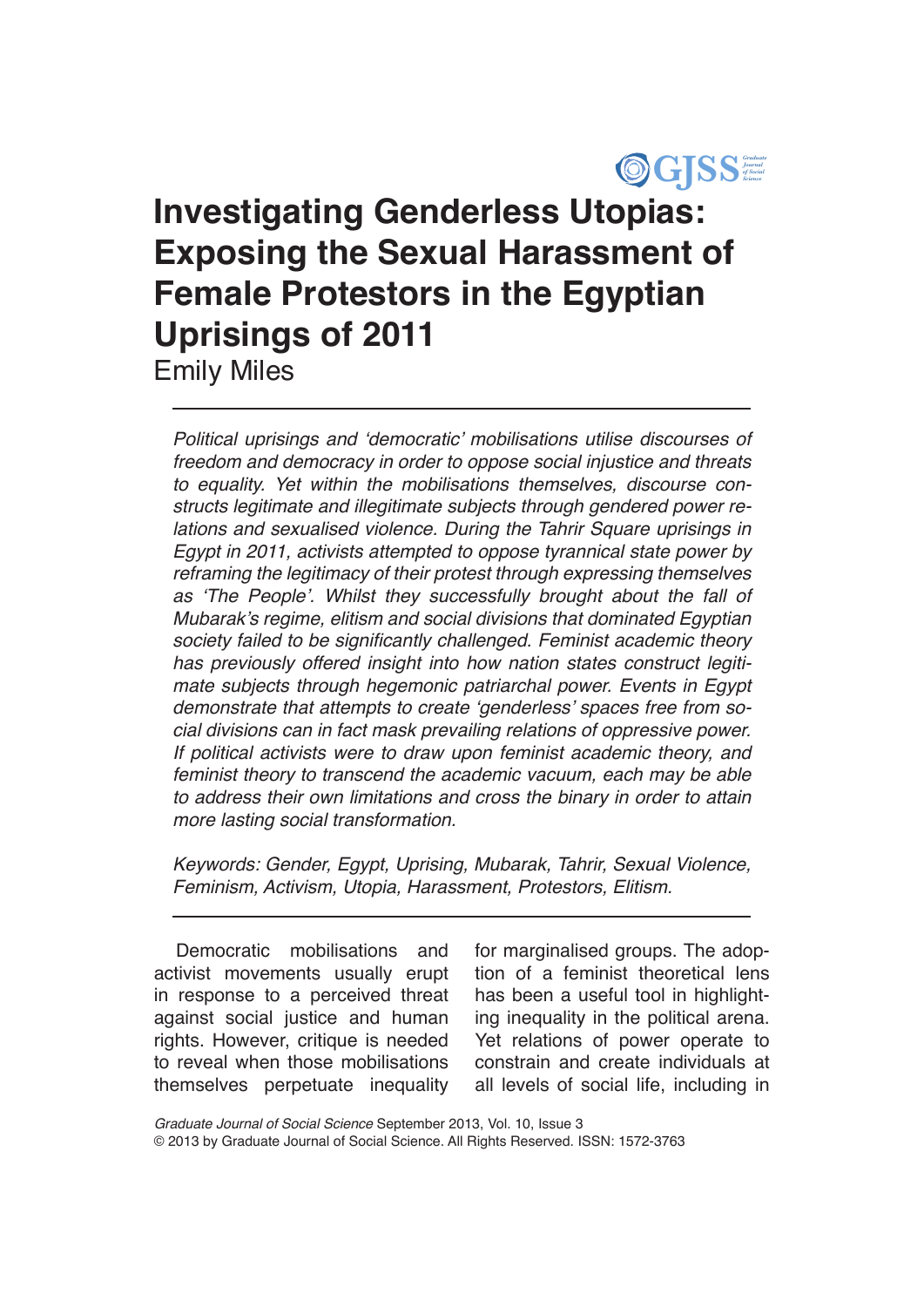spaces of supposed equality and democracy. Relations of power – oppressive and resistant – between social movements and tyrannical authorities have been considerably examined by feminist academic theorists through a gendered lens (Van der Molen and Bal 2011; Luibhéid 2002; Lee 2011). However, there has been little academic analysis of the factions and gendered inequalities within social movements that claim to be spaces of equality and 'genderlessness'.

As part of this special edition focusing on the relationship between academia and activism, this paper will examine how adopting a feminist theoretical understanding of contemporary social movements could enable activists to be more self-reflexive, and to have a greater impact in challenging global inequality and embedded social structures. In order to challenge the binary between the two, it will also be highlighted that activism informs academia by embodying a tangible reality for theories that have been created in isolated academic spaces (Appadurai 2000). In the Egyptian uprisings of 2011, demands for human rights and social equality culminated in nationwide strikes and eighteen days of occupation in Tahrir Square, Cairo. Although the 'revolution' brought about the resignation of Hosni Mubarak, Egypt's reigning dictator of nearly thirty years, the patriarchal and elitist structures that dominate Egyptian society – and many others around the world – arguably remain unchanged. In this paper, I argue that the failure to shift hegemonic practices and elitist social structures was in part due to the deliberate erasure of the gender and other socio-positionings of the activists themselves, meaning that demands for 'The Egyptian People' were in reality beneficial to Egyptians of dominant social status – namely that of older, middle-class men. Through an examination of how gendered discourses have remained stark throughout the Egyptian uprisings, and in turn how this constituted itself in the 'sexualised terrorisation' of female protestors (Amar 2011, 300), I hope to highlight how the adoption of a feminist theoretical perspective can be incorporated into the aims and methods of other democratic mobilisations, and eventually lead to a more permanent socio-political transformation. It is worth noting that throughout this paper, the term 'democratic' mobilisations is used not to infer a 'Western' belief in the concept of democracy, but in order to emphasise that mobilisations that claim to be democratic spaces of freedom and equality – like the concept of democracy itself – can in fact disguise unequal claims to representation.

In the past decade there has been a rise – or renewal – of grassroots political activism in the form of active civil society groups, social movements and uprisings against the perceived global injustices of cor-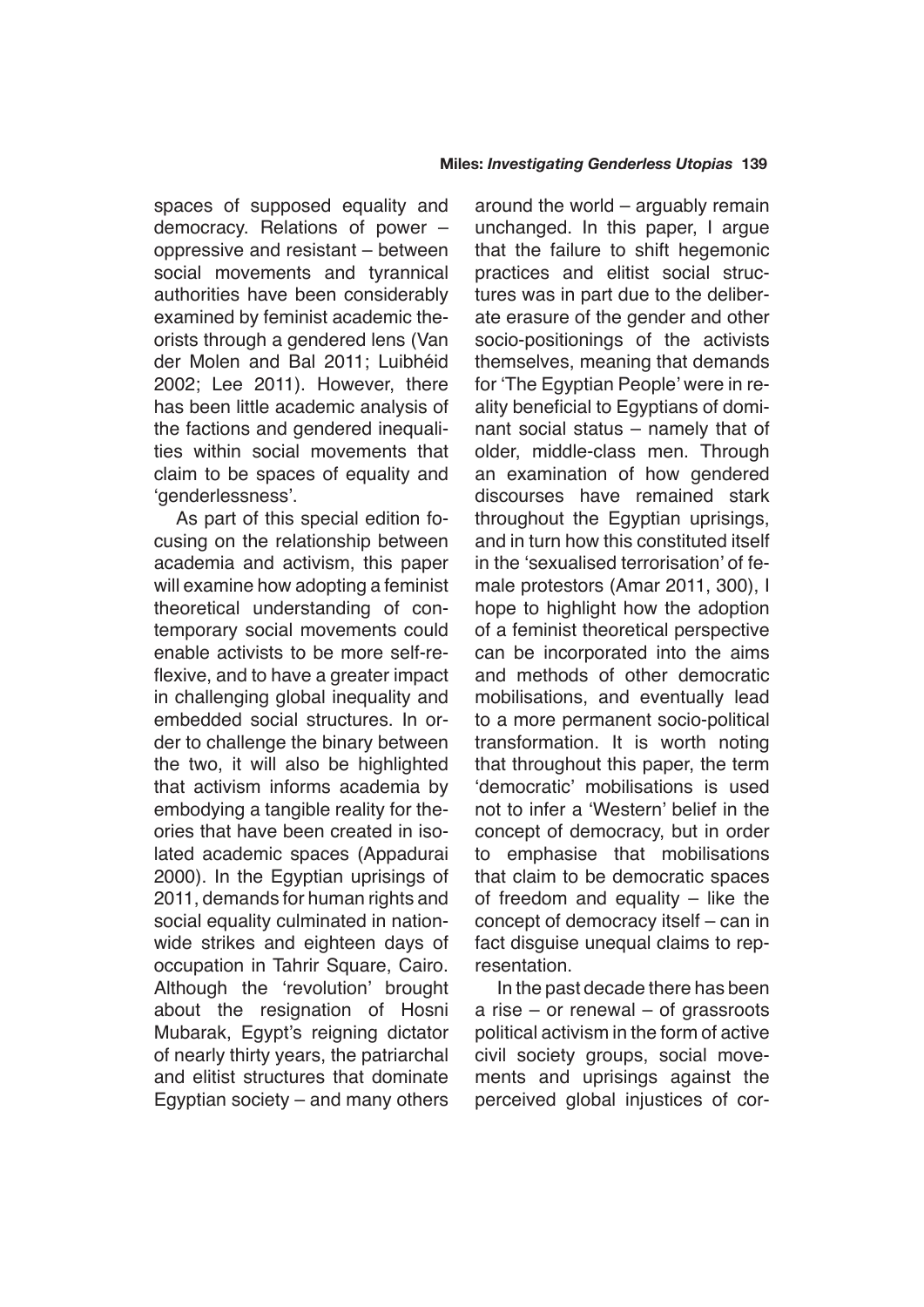ruption, tyranny and neoliberal economic expansion (Grey and Sawer 2008). Given that activism and occupation are once again becoming popular alternatives to failing democratic processes, it is important to address its limitations through academic analysis. Inequality and violence against women within activist groups is a controversy that is rarely discussed by activists, and has so far received very little academic interest. Mobilisations like the Occupy Movement and the Arab Spring claim to represent 'The People' or the '99%' (Van Gelder 2011) and pursue universality as a political ideology in itself: the belief in a world that can exist beyond the social identities that divide us such as gender, age, race, class, sexuality, or religion. Contemporary activism mostly involves the claiming of public spaces, which '[dare] to imagine a new socio-political and economic alternative that offers greater possibility of equality' (NYCGA 2012). However, in both Occupy and the Arab Spring, sexual violence against female protestors ensued. The academic work of key theorists such as Judith Butler (1993) and Michel Foucault (1981) point to how sexual violence is an expression of unequal gendered power relations within a given space or social group. By placing the violence against female protestors within a theoretical context, we can scrutinise how demands of 'equality' can in fact erase notions of difference and ignore the voices of marginalised groups.

## **Universalism and Genderless Utopia**

Over the past decade there have been signs of unrest and protest across the Egyptian region (Shehata 2011), but none as significant as the Tahrir Square uprisings in 2011. Social inequality and lack of economic access were at the heart of the protests, but the myriad of issues became reduced to one clear aim – to end Mubarak's regime. All over Middle Eastern and North African (MENA) states, uprisings were to start and end with the phrase 'The People Want the Fall of the Regime' (Amar 2012): a slogan that reflects how diverse factions and identity groups in civil society united to achieve democratic and social justice. The activist revolution that came to be known as the 'Arab Spring' consisted of multiple small-scale demonstrations, mass protests, revolutionary processes, the ousting of dictators, and the brutal crackdown and killing of protestors across the MENA region (Al-Ali 2012, 26). On the 25 January 2011, tens of thousands of Egyptians took to the streets, the country enacted a civil disobedience policy, and after eighteen 'days of rage' the thirty year-long regime of Hosni Mubarak was brought to an end (Gardner 2011).

Egyptian society has a great diversity of religions, class and ages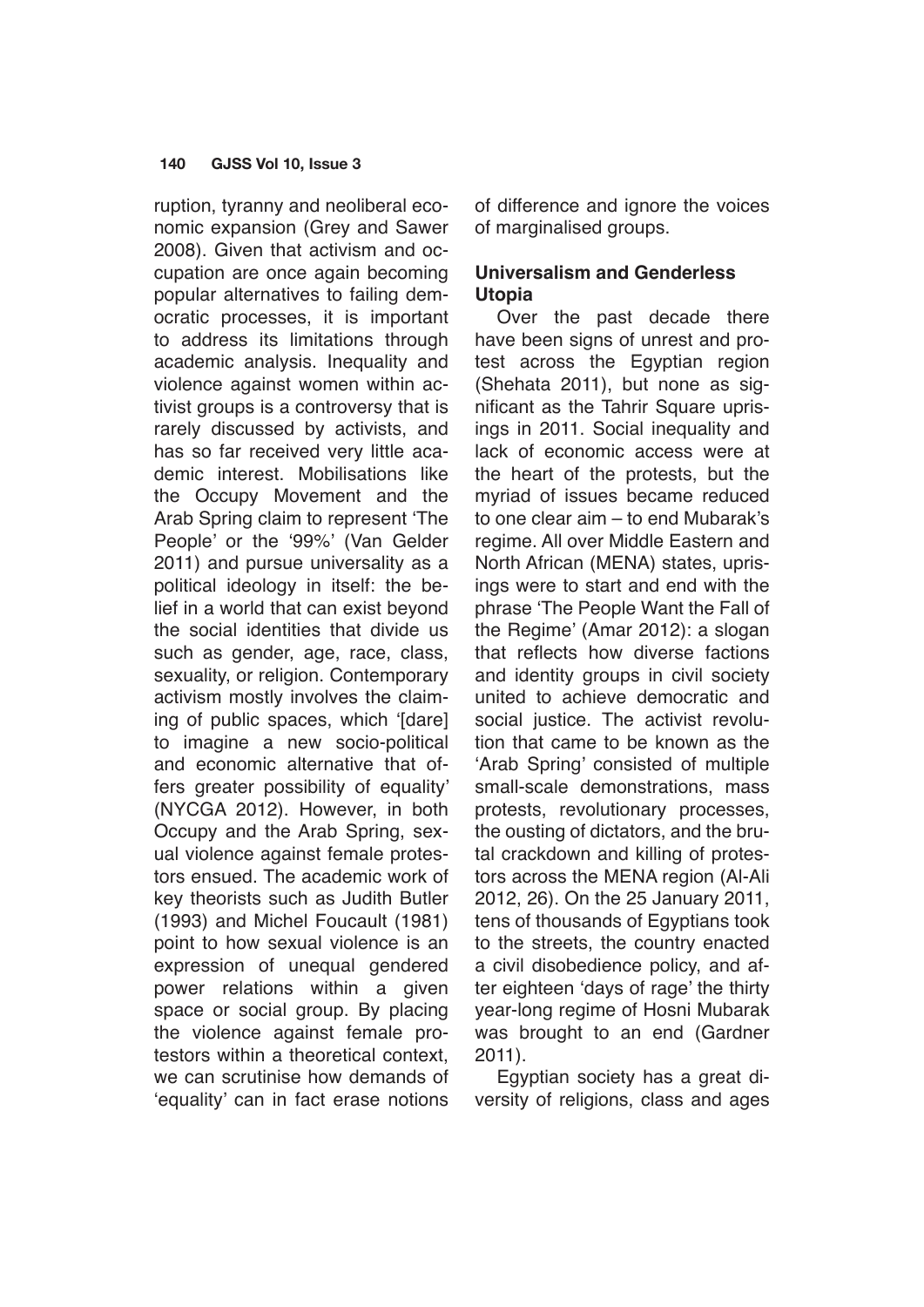but is (like many societies) extremely hierarchical and dominated by upper-class elites (Islah 2009). During the eighteen days of Tahrir Square occupation, different identities or groups put aside sectarian differences and united under the nationalist discourse of 'The Egyptian People'. The 'Movement for Change', or Kifaya, had been in existence for the previous decade and consisted of a collaboration between a vast range of different groups (El-Mahdi 2009, 88). A similar tactic was used to overcome sectarianism in other Arab Spring uprisings. For instance, in Bahrain, female activist Munira Fakhro played a crucial role as leader and spokesperson for building a movement that was 'not Sunni, not Shia, but Bahraini' (Al-Ali 2012, 26). Nationalist discourses were used to create legitimacy behind the movement: the belief that they acted for the benefit of the entire country, rather than for one sectarian group. By utilising a discourse of 'The People', protestors legitimised their presence in the square through the entitlements of citizenship – 'not Islam. Not identity politics. Not East versus West' (Amar 2012).

For the Tahririst revolutionaries, the highly visible presence of women in Tahrir Square helped enhance this legitimacy. Since women are often framed in the West as symbols of Islamic oppression, the visible resistance and anger of women emphasised a rhetoric of 'democracy' and freedom that is pursued by the

US (Eschele 2001). Women made up 20–50% of the protestors in Tahrir Square, and it was women who started the revolution (Hafez 2012). There had been multiple strikes and small protests over the past decade, including that of textile workers in the Mahalla al-Kubra province in 2006, most of whom being female and working class (Beinin 2009, 79). The labour movement transformed itself into a popular uprising on 25 January 2011 after 26-year old activist Asmaa Mahfouz released a YouTube video describing herself as an 'Egyptian on fire' and calling 'The People' to gather at Tahrir Square. She challenged Egyptians to reclaim their rights through rhetoric of nationalist pride: 'If we still have honour, and want to live in dignity on this land, we have to go down on January 25' (Mahfouz 2011). She demanded 'if you think yourself a man, come with me on January 25. Whoever says women shouldn't go to protests because they will get beaten, let him have some honour and manhood and come with me on January 25' (Mahfouz 2011). By calling upon Egyptian men specifically, Mahfouz offered them an alternative understanding of masculinity that is framed within a nationalist discourse, and a method for marginalised and excluded men to reclaim their lost dignity – and thus challenge the attempt of the state to control gendered identity scripts.

The discourse of 'alternative' masculinities has emerged in the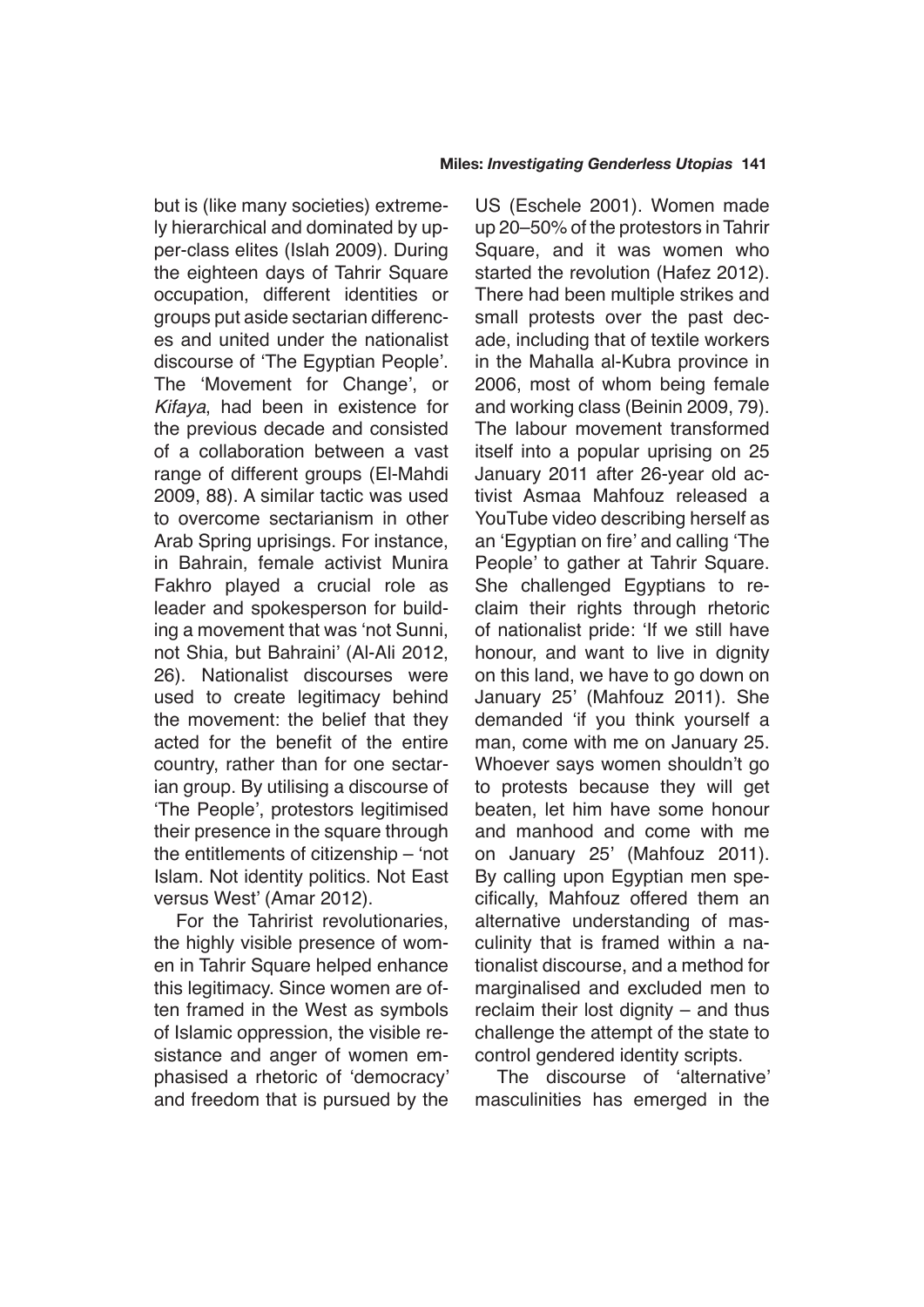work of NGOs that work with men in the MENA and wider African region in order to engage them in gender equality issues (Esplen 2006; Barker 2005). These discourses challenge men to be 'gender transformative' and to address harmful masculinity constructs that encourage violence against women, neglectful fatherhood, and risky sexual behaviour that is linked to the spread of HIV/ AIDS (Harrison et al. 2006). The comments of Mahfouz and other female protestors in Tahrir Square for men to be 'real' men and to protect women and girls from violence is arguably gender transformative – challenging male protestors to play a key role in combating violence against women – whilst reinforcing a gendered division of labour, and encouraging the rhetoric of male protectors and female victims (Kaplan 1994). The complexities surrounding apparently alternative or new gender norms, and the inability for female protestors to separate harmful and positive male gender norms, highlights how spaces of 'democracy' and equality remain deeply gendered.

Taher describes her interviews with activists who depicted Tahrir Square as a utopia of genderless commonality: 'No one sees you as a woman here; no one sees you as a man. We are all united in our desire for democracy and freedom' (Taher 2012, 369). Activists believed that this collaboration of age, class, gender and religion created a 'utopian space that forged a new gendered social contract' (El-Saadawi in Amar 2011, 301) and an expression of global activist solidarity with other uprisings. It was this legitimacy that secured their primary aim of Mubarak's removal from government. The broad-based support behind the revolution and legitimacy of The People's demands encouraged the entire country to enact civil disobedience and strikes, driving the military to remove their support from Mubarak (Hafez 2012, 40), thus forcing his resignation and legitimising a revitalised grassroots political consciousness.

## **Engendering Tahrir**

Despite the belief of the Tahrir Square occupiers that they had created a space of social equality, events that occurred after Mubarak's resignation revealed how fragile that conception truly was. On closer examination, gendered scripts were stark throughout the eighteen days of occupation, and the patriarchal hegemony of Egyptian society was not so easily overturned.

In Egypt, state power was situated under the tyranny of Hosni Mubarak whilst being framed as a regime of 'benign paternalism' (Hafez 2012). Mubarak depicted himself as the father of Egypt, constructing a form of patriarchal power that allowed him to infantilise his citizens, rendering them inactive and 'docile' (Foucault 1981, 85). Connell's theory of hegemonic masculinities points to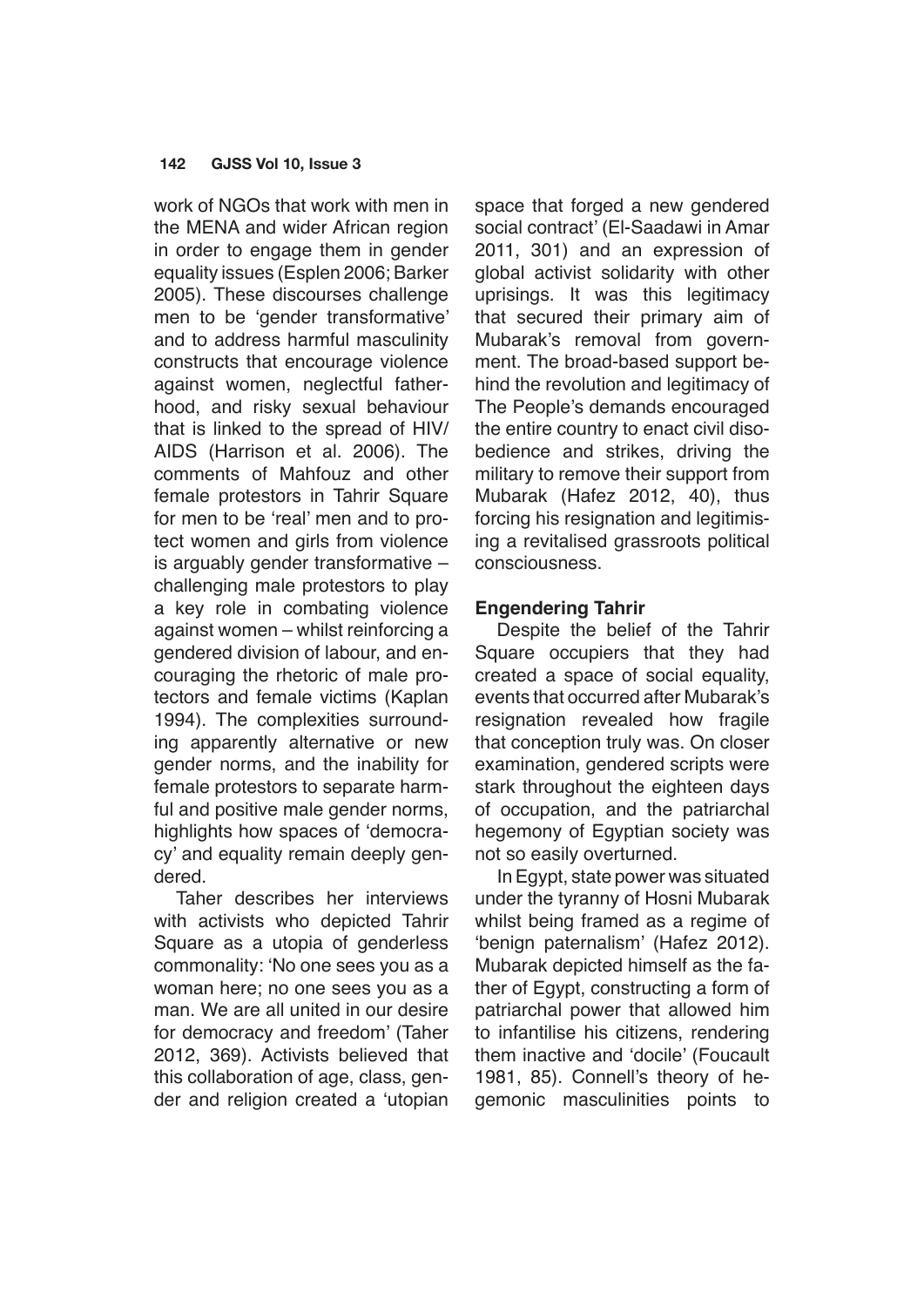how forms of male power are consolidated, not 'at the point of a gun' but through hegemonic power relations that become internalised and embedded within social practices (Connell 1987, 184). When the emergency law that had been in place since 1981 was extended again in 2006, Prime Minister Nazif claimed that 'We will never use the emergency law other than to protect the citizen and the security of the nation and combat terrorism' (Williams 2006), reflecting how mantras of protection against terrorism were constantly used to justify authoritarianism. Hafez argues that a patriarchal state was maintained through 'shaping the day-to-day operations of individuals and reconfiguring individual subjectivity' (2012, 39). Mubarak entrenched his power over the Egyptian people not simply through violence, open repression and media control, but through the construction of his people as docile and with strict gender roles (Foucault 1981). Resistance to his regime thus attempted to break down conventional notions of male and female behaviour.

At the start of the uprisings, Western media analysis was framed within what Amar has named the 'Arab Street' discourse whereby Arab men are fetishised, racialised, and portrayed as hypermasculine 'thugs' (Replogle 2011, 799) who are drawn to terrorism and violence due to their social and economic poverty (UNDP 2011). A United Nations Development Programme (UNDP) report (2011) claimed that 'exclusion and frustration can lead to crime and violence', pushing young men towards extremist Islamism and terrorism. Amar argues that this discourse shifted suddenly with what he describes as the 'Anderson Cooper' effect that occurred when a CNN foreign affairs journalist was attacked by pro-Mubarak supporters in Tahrir Square (Amar 2012). The nonviolent and secular nature of the Tahrir Square occupation questions the 'masculinity crisis' theory and reverses the discourse of the emotional, eroticised terrorist. However, the depiction of male protestors in this way suggests that gendered scripts were not in place only to constrain female Egyptians.

In the days following Mubarak's resignation, the nature of the protests shifted dramatically. Security forces and groups of men from the Muslim Brotherhood came to Tahrir Square to protest directly against female protestors, in order to sexually humiliate and harass them. A rhetoric of 'good Muslim woman' emerged again, as 'a group of men gathered around the women, heckled them shouting abuse, verbally and sexually attacking them' they were told 'go back home and to the kitchen' (Taher 2012, 370.) Many female protestors were also arrested. Those that were detained by security forces reported psychological torture, electric shocks, and the infliction of 'virginity tests'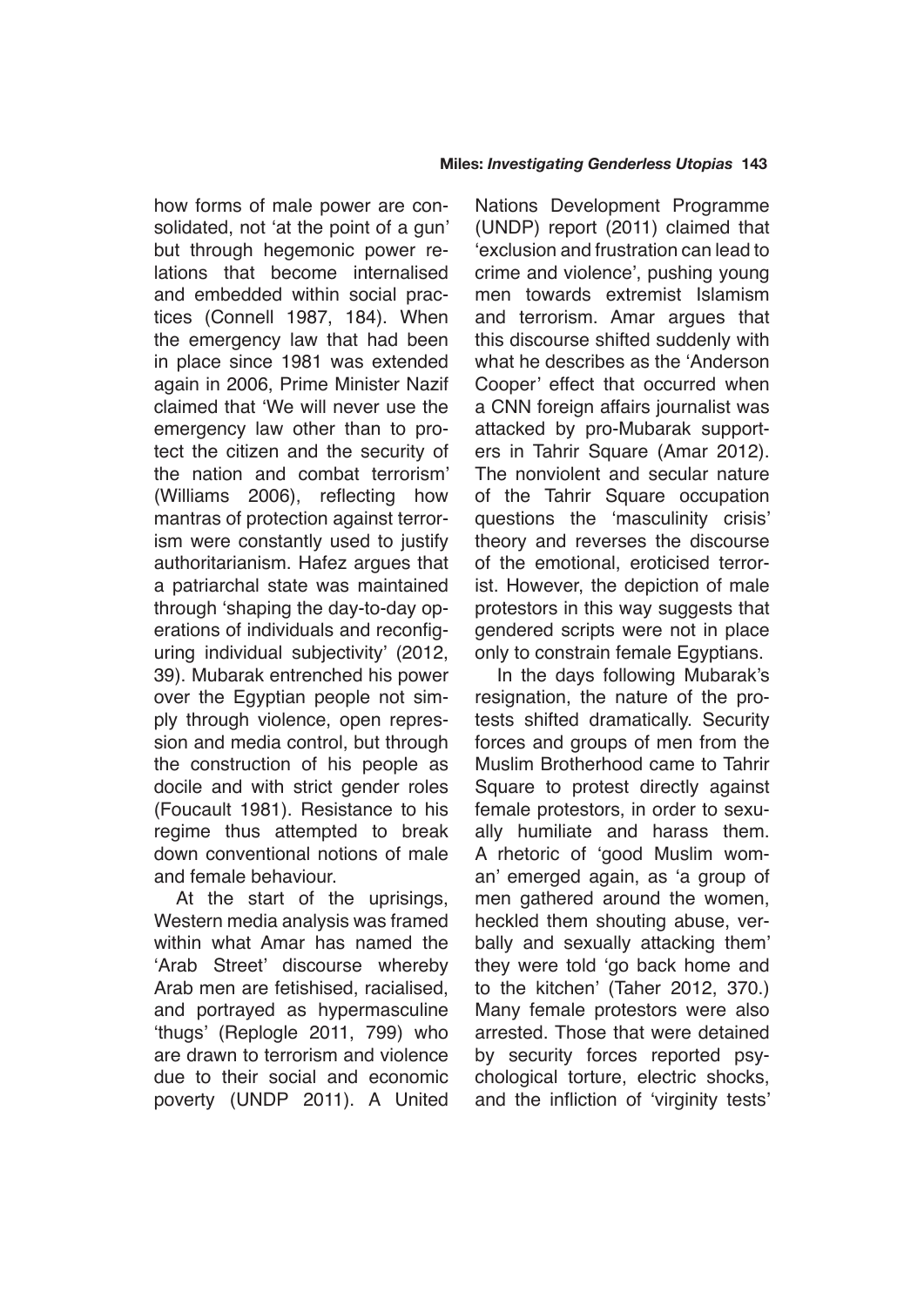by unsupervised male doctors (Al-Ali 2012, 29). When questioned, a Supreme Council of the Armed Forces (SCAF) general claimed that 'the girls who were detained were not like your daughter or mine' (Eltahawy 2011), reinforcing notions of legitimate gendered and classed behaviour for women. Protests continued throughout the year, and on the 19 December 2011 a small number of protestors occupied outside the Cabinet building and were met with a violent backlash from military forces. This led to the iconic image of the 'woman with the blue bra' being stamped on by a security agent (Taher 2012, 372), giving rise to increased media attention around the world for the plight of Egyptian women. Amar argues that this was part of a deliberate strategy by the security state to 'delegitimise, intimidate and blur both the image and the message of these movements by infiltrating and surrounding them with plain-clothes thugs, deputised by police' (Amar 2011, 308). The role of men – as protestors, 'thugs', or security forces – therefore became blurred between 'real men' who protect female protestors, or 'bad men' who sexually brutalise female protestors, and ultimately reproduced gendered norms and inequalities within the space claimed by Tahrirists to be genderless.

After the violent backlash on International Women's Day in March 2011 when many women were arrested and sexually violated, at the other protests that followed later in the year women protestors started to shout slogans such as 'the daughters of Egypt do not get stripped' (Taher 2012, 373). In December 2011, reports state that 10,000 women were present, that there was no violent backlash against the protestors, and that large numbers of men were present in solidarity 'initially forming human chains to ''protect'' the women' (Taher 2012, 373). Therefore, despite claims to genderlessness and universal human rights, normative gender scripts and a logic of 'acceptable behaviour' continued to dominate throughout the Egyptian revolution. The failure to recognise this ultimately undermined the fundamental cohesion of the movement and its potential for change.

Academic theories provide insight into how these conceptions shape discursive reality for activists in democratic mobilisations. A primary way in which patriarchal power manifests itself is through sexualised violence as a tool to construct legitimate and docile bodies (Butler 1993). The presence of sexual violence across many different regions during periods of political unrest suggests a pattern in the actions of nation states to demonise and punish resistance. Recent research has primarily been undertaken into state-led sexual violence and control of sexualities (Luibhéid 2004; Lee 2011; Puri 2006), but there has been considerably less examination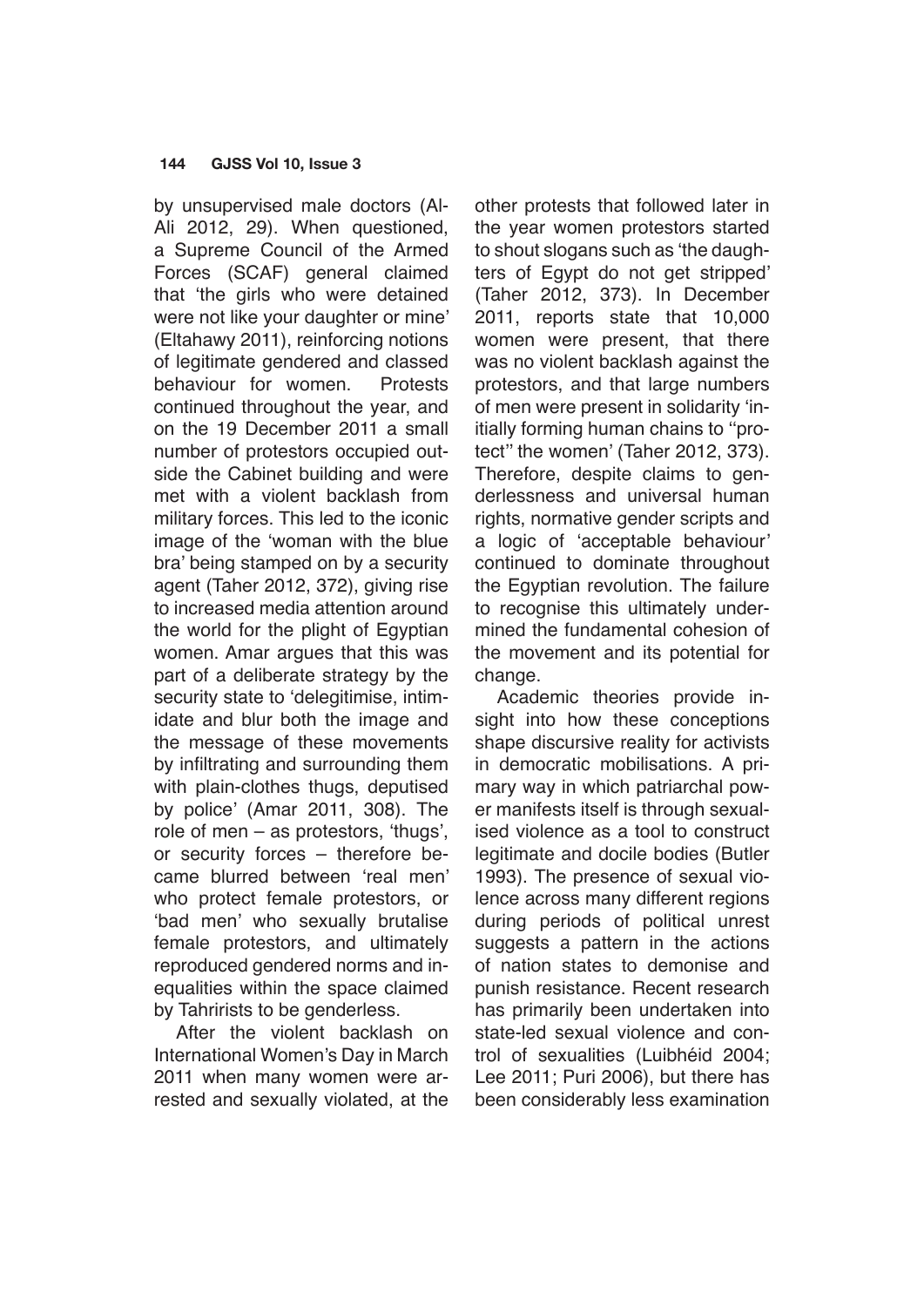of sexual violence between protestors. There is also little analysis of the role of women in gender-neutral movements – the majority of analysis focusing instead on women's or overtly feminist movements. Female protestors embody a 'double deviance' – in their capacity as antistate actors, and also as women who challenge conventional gender norms, which can pose a threat to the interests of their male counterparts.

Sexual violence is expressed in order to further entrench authoritarian power (Butler 1993). Butler argues that power is exerted through sexual violence and the construction of legitimate identities (Butler 1992, 351). Power relations thus create notions of the self through discourse and normative violence that are performed according to a culturally-defined script that constructs the 'powerful' (Norm) versus the 'powerless' (Other) through injurious speech (Butler 1997, 49). In the construction of acceptable or legitimate identities, the intersection of class, nationality, gender, age and race become additional factors that seek to exclude the Other and thus render the body docile and obedient.

Mahmood's discussion of the subtleties of agency in Egypt points to how legitimacy can be reclaimed (Mahmood 2001: 204). She cautions against the logic of either subordination or subversion with no middle ground, arguing that oppressed groups exert a form of agency that is 'not as a synonym for resistance to relations of domination, but as a capacity for action that historically specific relations of subordination enable and create' (Mahmood 2001, 203). Women's involvement in the Tahrir Square uprising brought that capacity into the public space, but in doing so highlighted the threat that women posed to the regime. Women's groups organised and mobilised against the state, posing a threat to cultural norms and hierarchical Egyptian society, threatening to subvert the docile subject that had been created. After the revolution, male elites tried to cling on to power whilst giving the impression that the revolution was a success in order to minimise opposition. In Amar's examination of hypervisibility, he talks of how women who were largely middle class, highly educated and organised members of women's rights groups and who had been integral in leading the revolution, were undermined through a combination of their identity construction as the 'Other', and force in order to instil fear and prevent other women from joining the protest. Sexual violence was used as a humiliation tactic and method to delegitimise the protestors, emphasising that gendered identities cannot be dismantled or separated from people's identity and experience. Feminist academic theory therefore needs to find a different route to dismantling the violence of patriarchy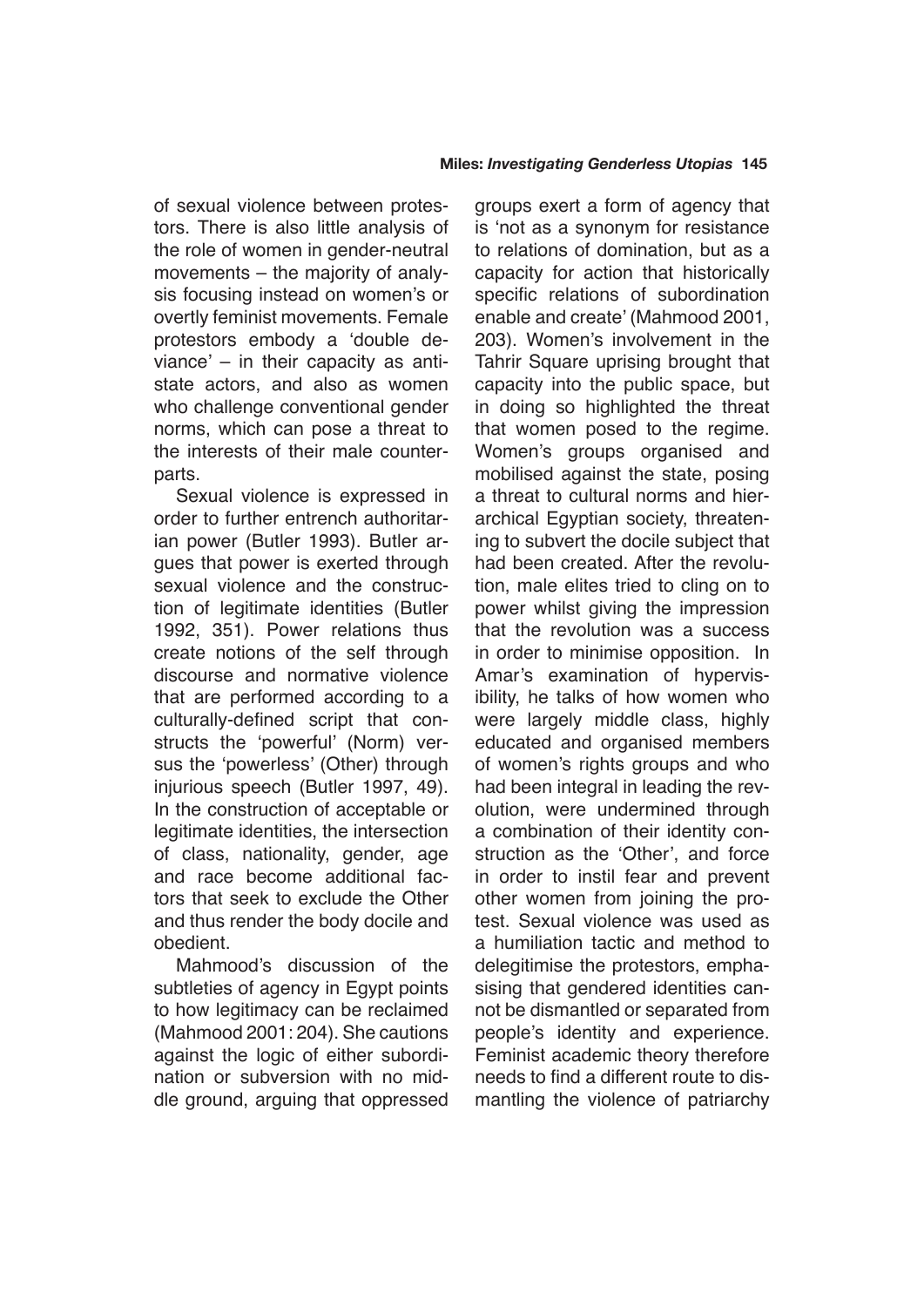other than framing gender as something separate, social, and removable from experience and identity.

## **Conclusion**

The intention of this analysis is to point out how other social justice movements can subvert imposed notions of the legitimate subject, without neglecting the needs of marginalised groups, namely women, within that movement, thus contributing to the left-wing activist agenda. Egyptian women's rights activist Mozn Hassan demands that 'it is time for this class of feminists to finally get out of its hotel conference rooms and well-guarded foundation offices and try to take back the streets' (Hassan in Amar 2011, 322). Feminist scholarship has revealed gendered power structures within formal political processes, and the rise of informal politics in the form of grassroots activism – in which both men and women participate – should not be neglected from the feminist gaze.

It is problematic to assume that claims to equality automatically lead to equal representation of marginalised identity groups, and specific attention should be paid to subgroups' needs and concerns. Feminist methodology allows for a more nuanced understanding of political structures of power, allowing navigation of hidden authorities and challenging dominant beliefs (Conti and O'Neill 2007). Butler (1993) argues that political theory must have normative ambitions and transformative influence. By mapping the links between sexualised terror against female protestors and the erasure of a gendered viewpoint within democratic mobilisations, I hope to have highlighted key potential learning points for future democratic mobilisations in Egypt and beyond. The inability of the Egyptian uprisings in 2011 to translate into a complete social revolution suggests that grassroots activism is still a flawed technique in need of improvement. In order to improve life for marginalised people in oppressive and elitist societies, grassroots activism remains a valuable expression of political power that has great potential for achieving change.

## **References**

- Al-Ali, N. 2012. Gendering the Arab Spring. *Middle East Journal of*  Culture and Communication 5: 26–31.
- Amar, P. 2011. Turning the Gendered Politics of the Security State Inside Out: Charging the Politics with Sexual Harassment in Egypt. International Feminist Journal of *Politics* 13(3): 299–328.
- Amar, P. 2012. Hampshire College, Eqbal Ahmad Lecture Series, Paul Amar. YouTube [online]. Available at: [http://www.youtube.](http://www.youtube.com/watch?v=dNbLc7pLUMc) [com/watch?v=dNbLc7pLUMc.](http://www.youtube.com/watch?v=dNbLc7pLUMc) [Accessed 4 August 2012].
- Appadurai, A. 2000. Grassroots Globalisation and the Research Imagination. Public Culture 12(1):  $1 - 19$ .
- Barker, G. 2005. Dying to be Men. Lon-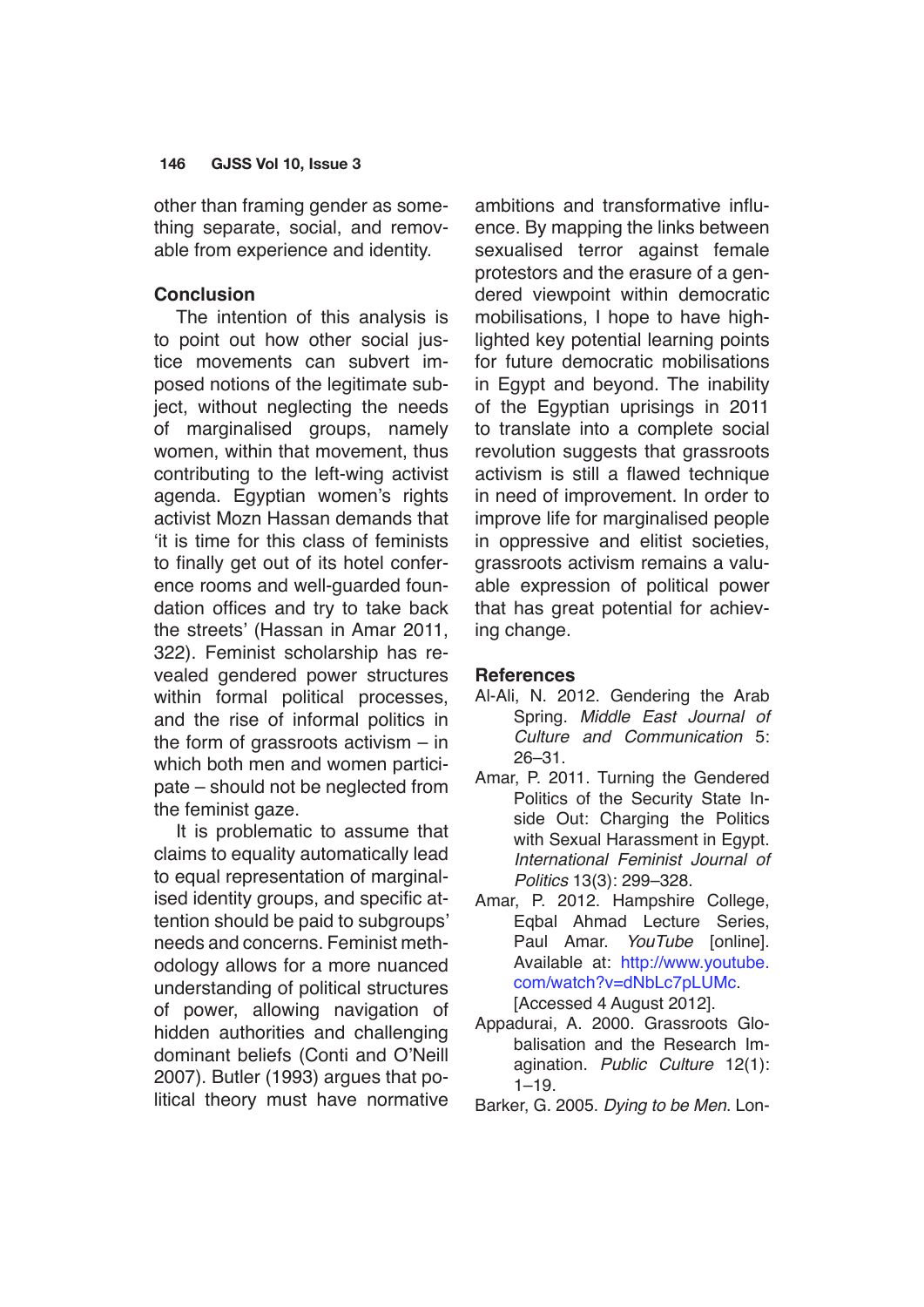#### **Miles:** *Investigating Genderless Utopias* **147**

don: Routledge.

- Beinin, J. 2009. Workers' Struggles Under 'Socialism' and Neoliberalism. In R. El-Mahdi and P. Marfleet, P. Egypt: The Moment of Change. London: Zed Books.
- Beinin, J. and F. Vairel. 2011. *Social*  Movements, Mobilisation and Contestation in the Middle East and North Africa. Stanford, CA: Stanford University Press.
- Butler, J. 1993. Bodies that Matter: On the Discursive Limits of 'Sex'. London: Routledge.
- Butler, J. 1997. Excitable Speech: Contemporary Scenes of Politics. New York: Routledge.
- Cornwall, A. and M. Molyneux. 2006. The Politics of Rights: Dilemmas for a Feminist Praxis. Third World Quarterly [e-journal] 27(7): 1175– 91.
- Daly, S. 2011. Young Women as Activists in Contemporary Egypt: Anxiety, Leadership, and the Next Generation. *Journal of Mid*dle East Women's Studies 6(2): 59–85.
- El-Mahdi, R. 2009. The Democracy Movement: Cycles of Protest. In R. El-Mahdi and P. Marfleet eds. Egypt: The Moment of Change. London: Zed Books.
- El-Mahdi, R. and P. Marfleet eds. 2009. Egypt: The Moment of Change. London: Zed Books.
- Eltahawy, M. 2011. These 'Virginity Tests' will Spark Egypt's Next Revolution. The Guardian [online]. Available at: [http://www.guardian.](http://www.guardian.co.uk/commentisfree/2011/jun/02/egypt-next-revolution-virginity-tests) [co.uk/commentisfree/2011/jun/02/](http://www.guardian.co.uk/commentisfree/2011/jun/02/egypt-next-revolution-virginity-tests) [egypt-next-revolution-virginity-](http://www.guardian.co.uk/commentisfree/2011/jun/02/egypt-next-revolution-virginity-tests)

[tests](http://www.guardian.co.uk/commentisfree/2011/jun/02/egypt-next-revolution-virginity-tests). [Accessed 02 September 2012].

Elyachar, J. 2003. Mappings of Power:

The State, NGOs, and International Organizations in the Informal Economy of Cairo. Comparative Studies in Society and History 45(3): 571–605.

- Eschele, C. 2001. Global Democracy, Social Movements, and Feminism. Oxford: Westview Press.
- Esplen, E. 2006. *Engaging Men in Gen*der Equality: Positive Strategies and Approaches: Overview and Annotated Bibliography. Institute of Development Studies, University of Sussex.
- Fandy, M. 2011. Notes from Tahrir Square. Survival: Global Politics and Strategy 53(2): 221–4.
- Ferree, M.M. and A. M. Tripp. 2006. Global Feminism: Transnational Women's Activism, Organising and Human Rights. New York: New York University Press.
- Gardner, A. R. 2011. The Role of Masculinity in the Egyptian Uprising. Canonball [online]. Available at: [http://www.canonballblog.](http://www.canonballblog.com/?p=1381) [com/?p=1381](http://www.canonballblog.com/?p=1381). [Accessed 20 July 2012].
- Gomez-Garcia, L. 2002. Islamic Feminism: From Identity-based Response to an Islamic Knowledge Frame [online]. Available at [http://](http://www.travellingconcepts.net/covi1.html) [www.travellingconcepts.net/covi1.](http://www.travellingconcepts.net/covi1.html) [html](http://www.travellingconcepts.net/covi1.html). [Accessed 4 August 2012].
- Grey, S. and M. Sawer eds. 2008. Women's Movements: Flourishing or in Abeyance? Abingdon: Routledge.
- Hafez, S. 2012. No Longer a Bargain; Women, Masculinity and the Egyptian Uprising. American Eth*nologist* 39(1): 37–42.
- Harrison, A., L. F. O'Sullivan, S. Hoffman, C. Dolezal, and R. Morrell. 2006. Gender Role and Relation-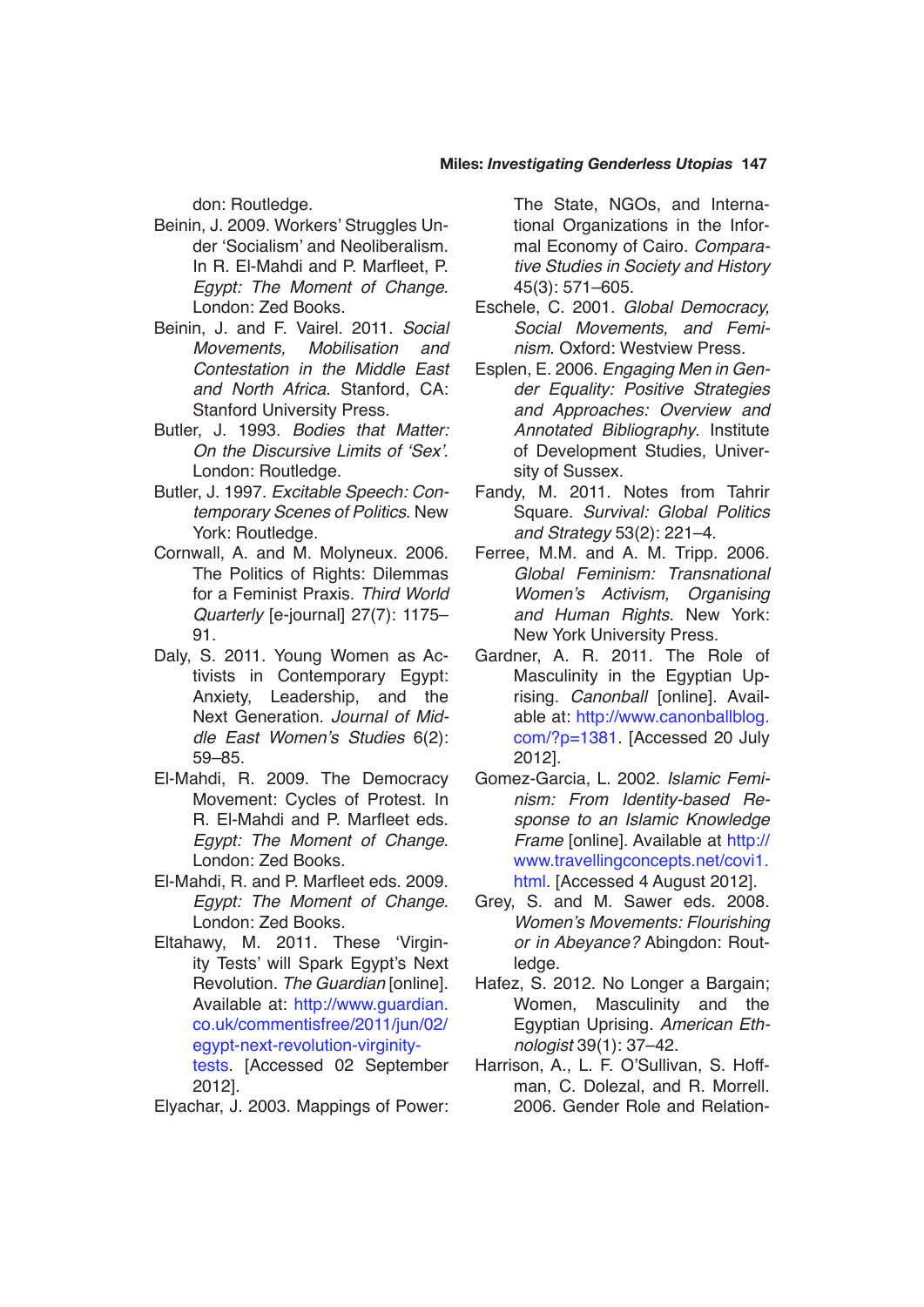ship Norms among Young Adults in South Africa: Measuring the Context of Masculinity and HIV Risk. Journal of Urban Health 83(4): 709–22.

- Hassan, M. 2012. Hampshire College, Eqbal Ahmad Lecture Series, Mozn Hassan. YouTube [online]. Available at: [http://www.youtube.](http://www.youtube.com/watch?v=AvNAwsApEGM&feature=relmfu) [com/watch?v=AvNAwsApEGM&](http://www.youtube.com/watch?v=AvNAwsApEGM&feature=relmfu) [feature=relmfu](http://www.youtube.com/watch?v=AvNAwsApEGM&feature=relmfu). [Accessed 4 August 2012].
- Islah, J. 2009. The NGO-isation of Arab Women's Movements. IDS Bulle*tin* 35.4: 34–42.
- Kerton, S. 2012. Tahrir, Here? The Influence of the Arab Uprisings on the Emergence of Occupy. *Social*  Movement Studies iFirst Article:  $1 - 7$ .
- Lee, J. C. 2011. Policing Sexuality: Sex, Society, and the State. London: Zed Books.
- Luibhéid, E. 2002. Entry Denied: Controlling Sexuality at the Border. Minneapolis: University of Minnesota Press.
- Luibhéid, E. 2004. Heteronormativity and Immigration Scholarship: A Call for Change. A Journal of Lesbian and Gay Studies 10(2): 227–235.
- Mahfouz, A. 2011. Meet Asmaa Mahfouz and the Vlog that Helped Spark the Revolution. YouTube [online]. Available at: [http://www.youtube.](http://www.youtube.com/watch?v=SgjIgMdsEuk) [com/watch?v=SgjIgMdsEuk](http://www.youtube.com/watch?v=SgjIgMdsEuk). [Accessed 2 September 2012].
- Moghadam, V. M. 2009. Globalisation and Social Movements: Islamism, Feminism, and the Global Justice Movement. Plymouth: Rowman & Littlefield Publishers, Inc.
- Mohanty, C. 1988. Under Western Eyes: Feminist Scholarship and

Colonial Discourses. Feminist Review 30: 61–88.

- Newcomb, A. 2011. Sexual Assaults Reported in 'Occupy' Camps. ABC News [online]. Available at: [http://abcnews.go.com/US/sex](http://abcnews.go.com/US/sexual-assaults-occupy-wall-street-camps/story?id=14873014)[ual-assaults-occupy-wall-street](http://abcnews.go.com/US/sexual-assaults-occupy-wall-street-camps/story?id=14873014)[camps/story?id=14873014#.](http://abcnews.go.com/US/sexual-assaults-occupy-wall-street-camps/story?id=14873014) [UEO\\_etaPX9w.](http://abcnews.go.com/US/sexual-assaults-occupy-wall-street-camps/story?id=14873014) [Accessed 2 September 2012].
- NYCGA .2012. About [online]. Available at: <http://www.nycga.net/>. [Accessed 25 August 2012].
- Sasson-Levy, O. and Rapoport, T. 2003. Body, Gender and Knowledge in Protest Movements: The Israeli Case. Gender and Society 17(3): 379–403.
- Shaaban, D. 2011. The Role of Egyptian Women in the 25th January Revolution 2011. American University in Cairo Scholarly Communications [online]. Available at [http://dar.aucegypt.edu/han](http://dar.aucegypt.edu/handle/10526/2510)[dle/10526/2510](http://dar.aucegypt.edu/handle/10526/2510). [Accessed 14 July 2012].
- Shehata, D. 2011. The Fall of the Pharaoh: How Hosni Mubarak's Reign Came to an End. Foreign Affairs 90 (3): 26–32.
- Shigetomi, S. and K. Makino eds. 2009 Protest and Social Movements in the Developing World. Cheltenham: Edward Elgar Publishing Limited.
- Taher, N. 2012. We Are Not Women, We Are Eqyptians. *City* 16 (3): 369–76.
- True, J. 2008. Gender specialists and global governance: new forms of women's movement mobilisation? In S. Grey and M. Sawer eds. Women's Movements: Flourishing or in Abeyance? Abingdon: Routledge.